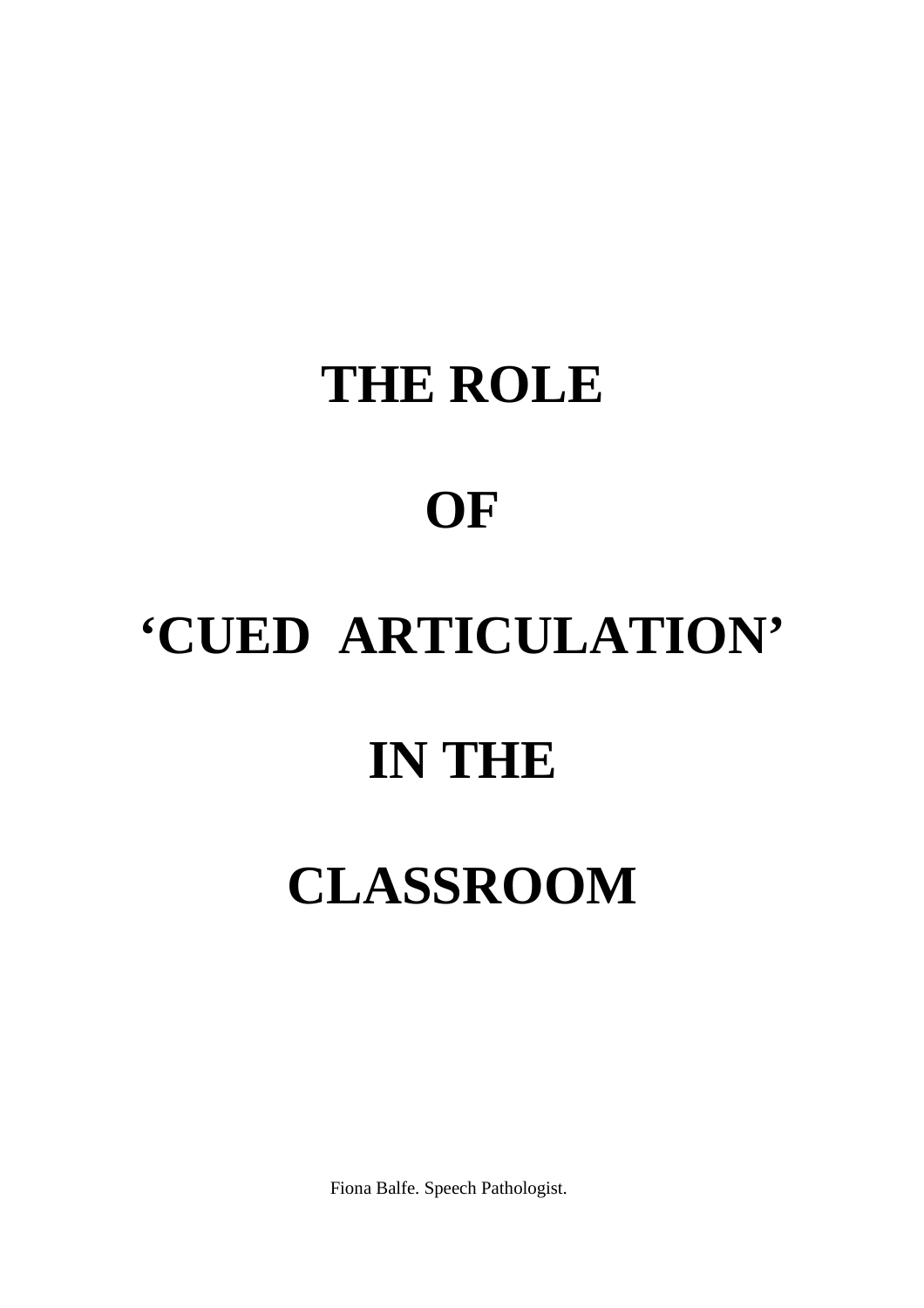Cued articulation is extremely useful for developing skills in articulation, language and literacy in the classroom. Through visual and kinesthetic information it codes the three distinctive features of our sound systemvoice, place and manner and uses this to supplement and develop a student's auditory skills and to associate sounds with letters.

Cued articulation is applicable at all age levels, including when working with adults, and with students with a range of difficulties including impairment of articulation and/or language, hearing impairment or difficulties due to learning English as a second language.

\*See separate handout 'Cued articulation and the E.S.L. student' for specific ways that cued articulation can assist these students.

Cued articulation can be used to assist students in three main areas:

#### **1. ARTICULATION**

Children with articulation difficulties may experience problems discriminating between the sound/s which they cannot produce and the sounds which are acoustically and/or visually similar, even when listening to these sounds articulated by another person.

'Cued articulation' enables the classroom teacher to assist students who are having difficulty with certain sounds in the following ways:

- learning to **discriminate** between the incorrect sound and the correct sound
- cueing the student to **use a sound** in certain frequently occurring key words in the classroom. This may be sufficient to allow transfer of the correct sound to other words.
- cueing a student who uses a sound some of the time to use the sound in a greater range of contexts.
- encouraging a student who is very difficult to understand to sign the first sound of key words to assist others in understanding.
- to learn how to say words correctly as new vocabulary is introduced.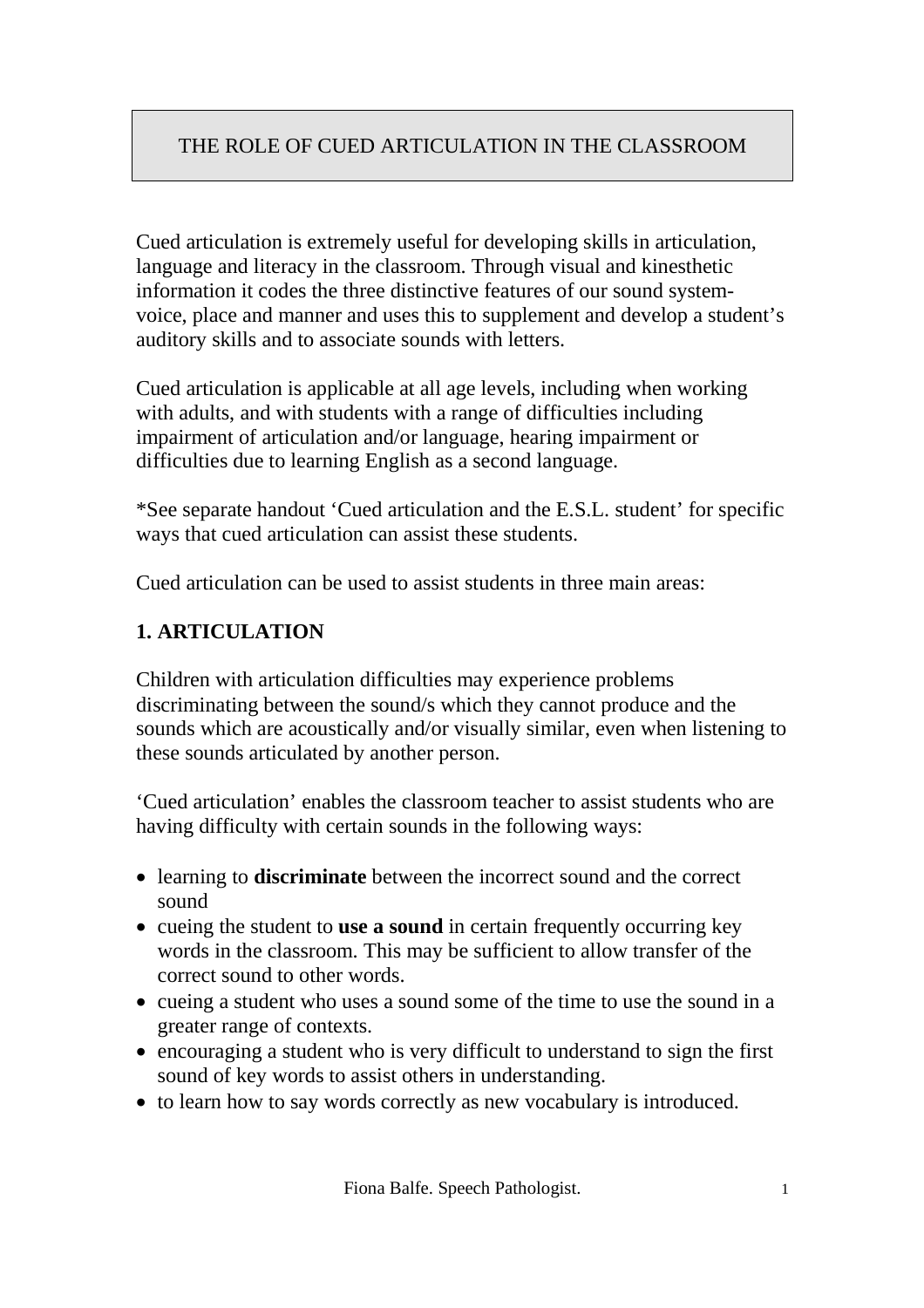# **1. ARTICULATION continued.**

 breaking multisyllable words up into their smaller parts using pauses and cued articulation to signal the sound at the beginning of each syllable.

\* Cued articulation can help students who speak too quickly resulting in slurred or indistinct speech, as it usually has the effect of slowing down the speaking rate. It also helps make students more aware of sounds and the need to speak slower to be understood.

 to be able to display a range of phonemic awareness skills eg. identifying the sound at the beginning or the end of a word even though the student may not be able to produce the sound.

# **2. LANGUAGE**

# **2.1 GRAMMATICAL MARKERS**

#### **In English many grammatical rules are marked by the use of the following sounds in the final position of words - /s /, /z /, /t / and /d /.**

Students with delayed language often have difficulty with rules involving these sounds and they can be given practice with these rules using 'cued articulation' either in specific activities or as they come up in context in the classroom.

The following grammatical rules are marked using these sounds:

possessive nouns eg. Sam's hat. This is pronounced as:

/s / when the final sound in the word is voiceless eg Pat's bag /z / when the final sound in the word is voiced eg Sam's hat Fido's bone

• third person singular eg. writes, runs. This is pronounced as:

/s / when the final sound in the word is voiceless eg He writes  $\sqrt{z}$  / when the final sound in the word is voiced eg She runs, She sees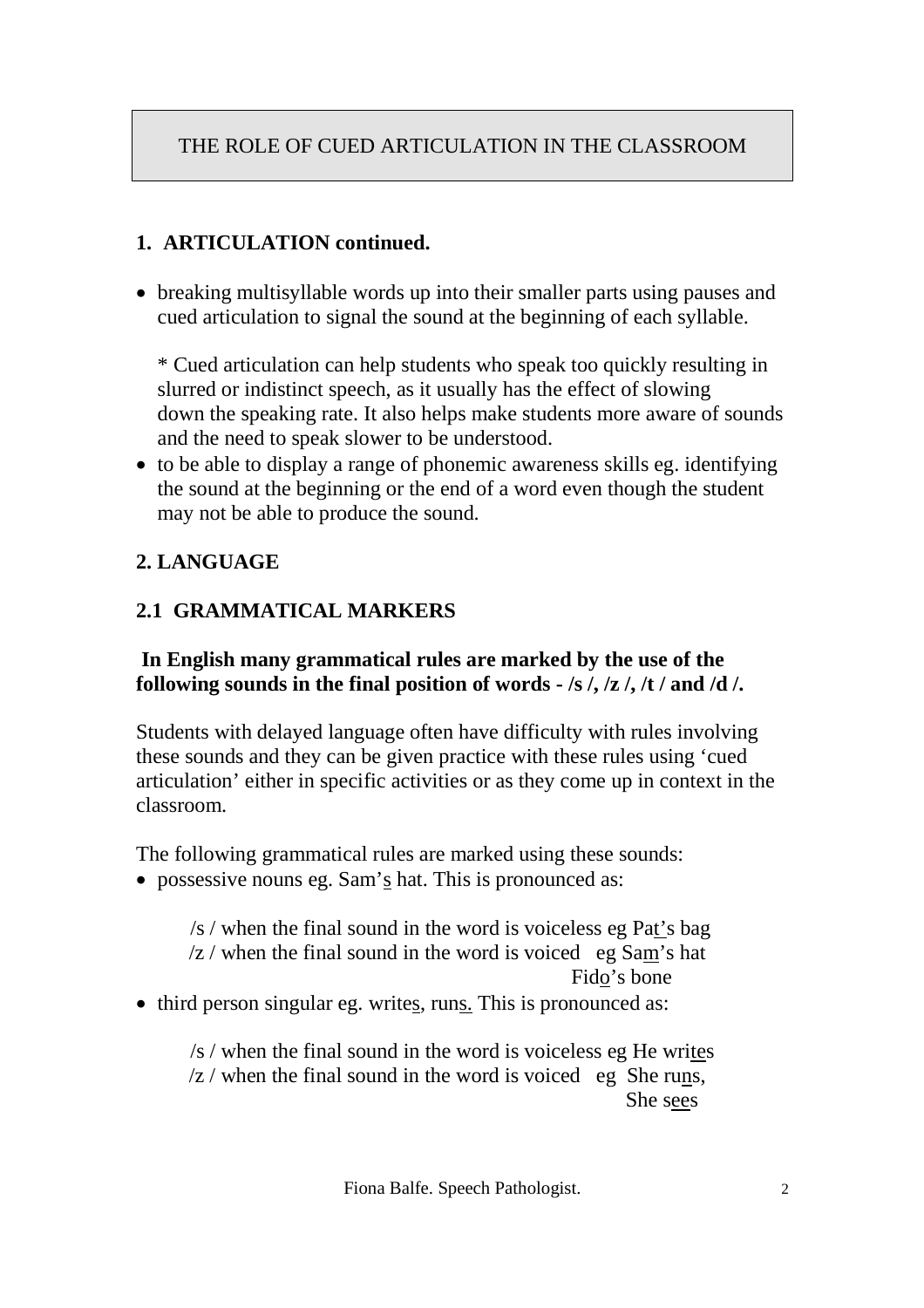### **2.1 GRAMMATICAL MARKERS Cont.**

- regular plurals are pronounced as:
	- /s / when the final sound in the word is voiceless eg cats
	- /z / when the final sound in the word is voiced eg beds, bays
	- /z / when the noun is made plural by adding the syllable 'es' eg. houses
- the contracted form of the verb 'to be'

eg. " He's big", "He's running", "She's eating a sandwich

- regular past tense 'ed' ending. This is generally pronounced as:
	- /t / when the final sound in the word is voiceless eg. jumped is heard as 'jumpt'.
	- /d / when the final sound in the word is voiced eg. tagged is heard as 'tagd'.
	- /d / when the past tense form is made by adding a syllable eg. lift- lifted

\* In connected speech these distinctions become much subtler and more difficult to hear, due the coarticulation effect of the following sound.

# **2.2 LEARNING ABOUT AUXILARIES AND WORD ENDINGS**

#### **Highlighting the final sounds in the following often helps students to remember to use these grammatical forms.**

the copular 'is' and 'am', the auxiliaries 'is' and 'am' the present tense 'ing' ending on verbs eg. running, jumping etc.,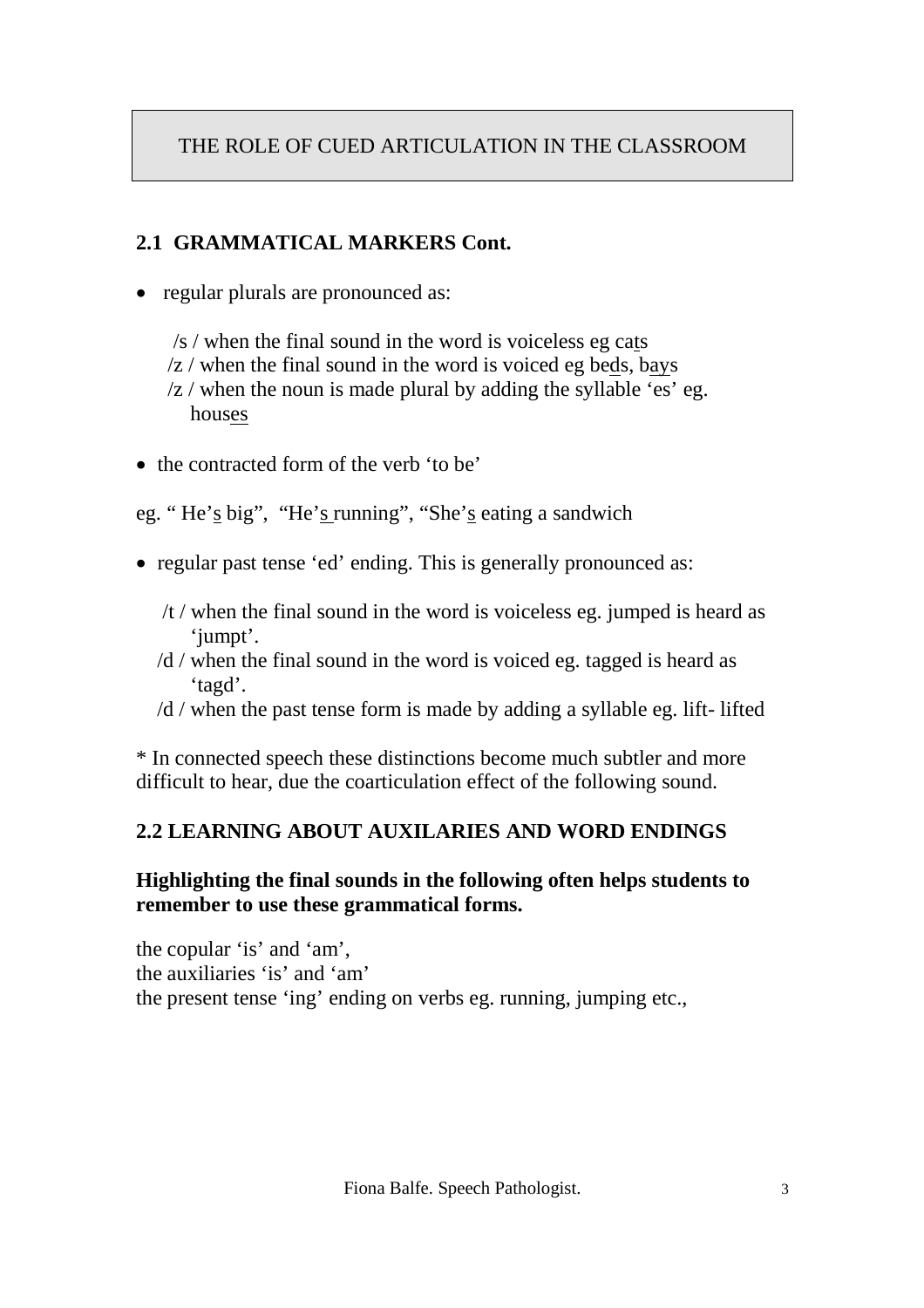# **3. LITERACY SKILLS**

**Cued articulation can be used to supplement teaching in a range of literacy skills in the classroom. The knowledge gained from a 'cued articulation' course can also be used to develop auditory skills in novel ways.**

Young children often learn more effectively if allowed to learn using visual and kinesthetic cues. It assists these student to learn in his/ her preferred style and to integrate this information with information from the other sensory modalities.

It assists the child who has impaired auditory processing skills who is not able to learn effectively or at all through the auditory channel.

The use of 'cued articulation' is particularly useful in the following areas:

#### 3.1. TEACHING CHILDREN ABOUT SOUNDS

Many of the concepts about sounds from the Auditory Discrimination in Depth Program can be used with 'cued articulation' to enhance its' potential in the classroom even further.

- Teaching the concept that many of our sounds can be thought of as brothers ie. they differ only in whether they are voiced or voiceless' eg. lip poppers /p / and/b /.
- other sounds are related but not so closely and we call these sounds cousins. eg. the nasal sounds /m /, /n / and /ng /.
- by giving children labels to describe sounds we have a very powerful way of categorizing the similarities and differences among sounds.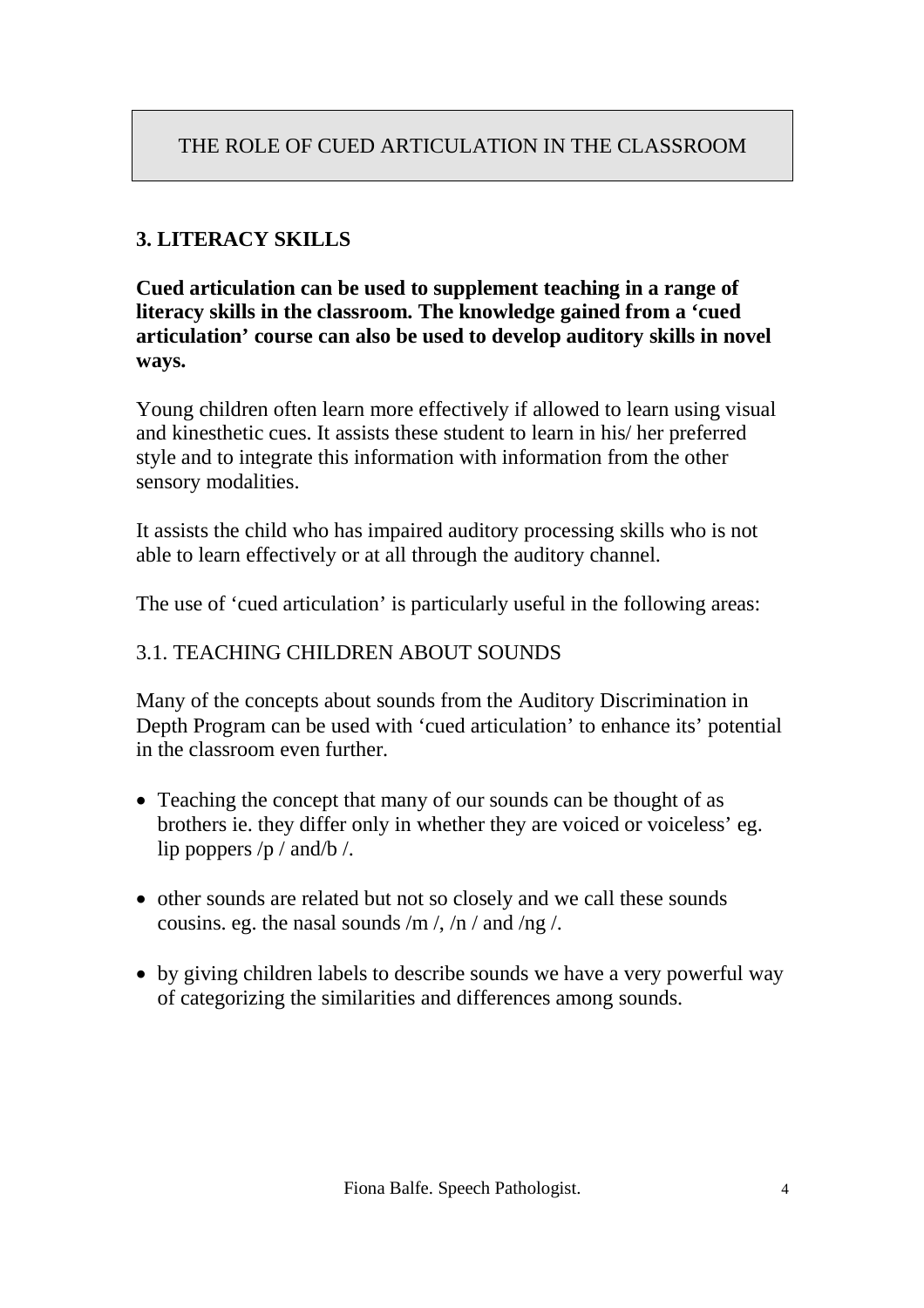#### 3.2. RHYMING

Rhyming refers to the concept that rhyming words end with the same sound or group of sounds.

- It is important to teach this initially without reference to the written word. The written word may have the same letter pattern at the end of the
- word and not necessarily rhyme or words which may rhyme may be spelt quite differently.

Cued articulation can be used to explore 'onset and rime' and to signal the sounds at the end of the word.

#### 3.3. ALLITERATION.

Alliteration is the process of thinking of words which begin with the same sound.

Cued articulation is used to signal the first sound in each word. eg. **P**opcorn **p**opping **ppp**

The 'Cued Articulation Songbook' and 'The Singing Alphabet' by Libby Love and Sue Reilly, is a fun way to introduce students to this skill.

Alternatively, each student can choose a sound to make up an alliterative sentence about and to illustrate. These are than all assembled into a class book.

#### 3.5. ANALYSIS OF SOUNDS IN WORDS.

Analysis of sounds in words involves the ability to identify the initial, medial and final sounds in words. Later students learn to identify sounds in two and three element blends.

See the following resources for classroom activities to teach children about sounds using cued articulation.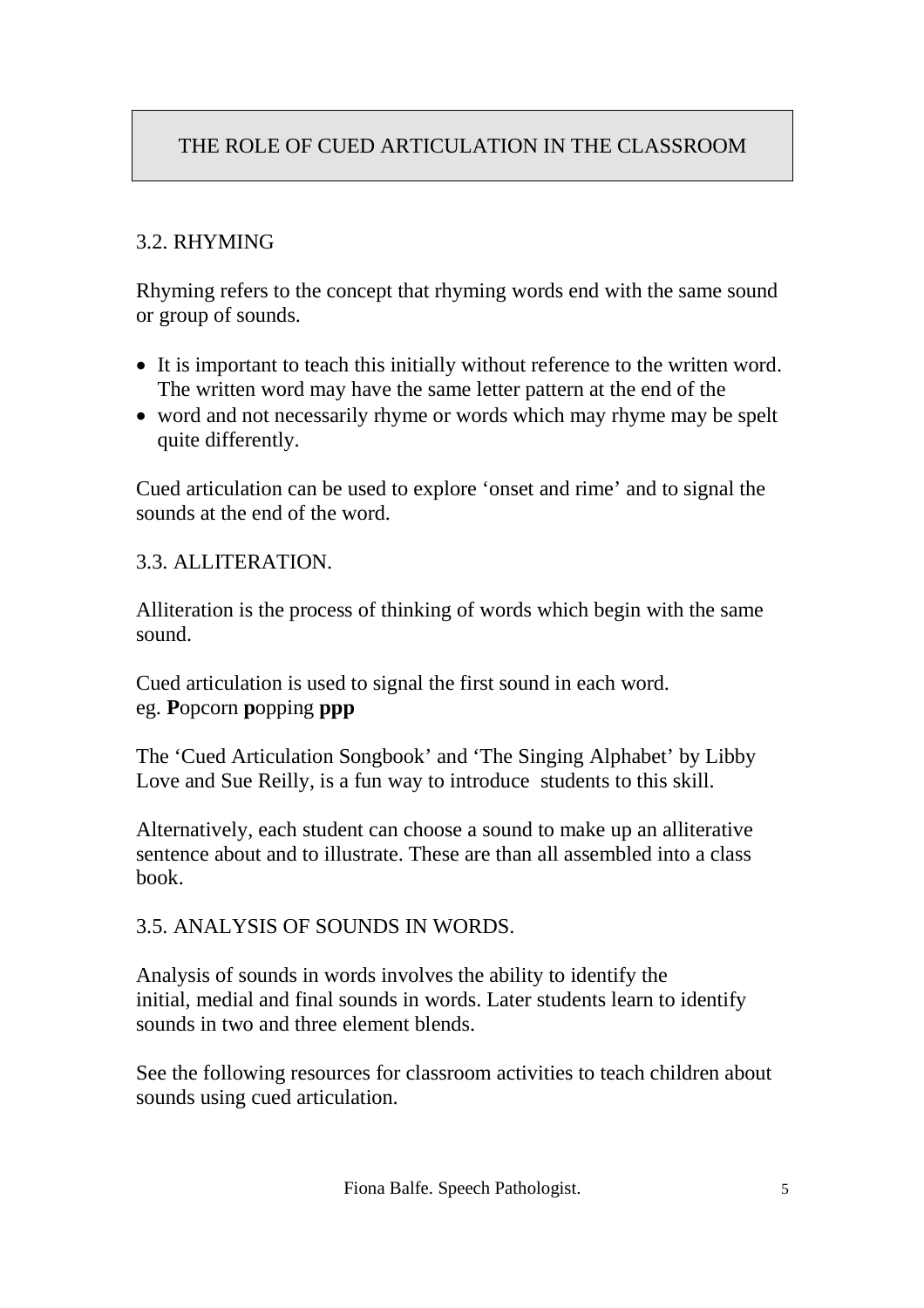#### 3.5. ANALYSIS OF SOUNDS IN WORDS cont.

 **Cued Articulation. Teaching children about sounds Prep-2.** By Fiona Balfe. Self published Ph. (03) 9598-4994

#### **Cued Articulation. Practical classroom activities**.

By Western Region Cued Articulation Group

#### 3.6. BLENDING AND SEGMENTATION

In segmentation and blending activities care is needed that students do not add the neutral vowel to sounds, particularly after voiceless consonants ie. it  $/p/$  not "per".

In segmenting words single syllable words, cued articulation can be used as the whole word is said. The process is then repeated as each sound in the word is prolonged/stretched out. Finally the individual sounds are signed as they are pronounced.

In blending the procedure can be followed in reverse, however plosive sounds may need to stretched to make this task easier. eg c -a - t ccc- aaattt cat.

#### 3.7. SOUND: SYMBOL RELATIONSHIPS

The colour coding and the coding of the sound as voiceless or voiced using one or two lines respectively assists children to remember when a word is not following direct sound:symbol rules.

#### 3.8. MANIPULATING SOUNDS IN WORDS.

This involves the ability to conduct a number of processes on words. These are the processes of addition, deletion, substitution, repetition and shift of sounds.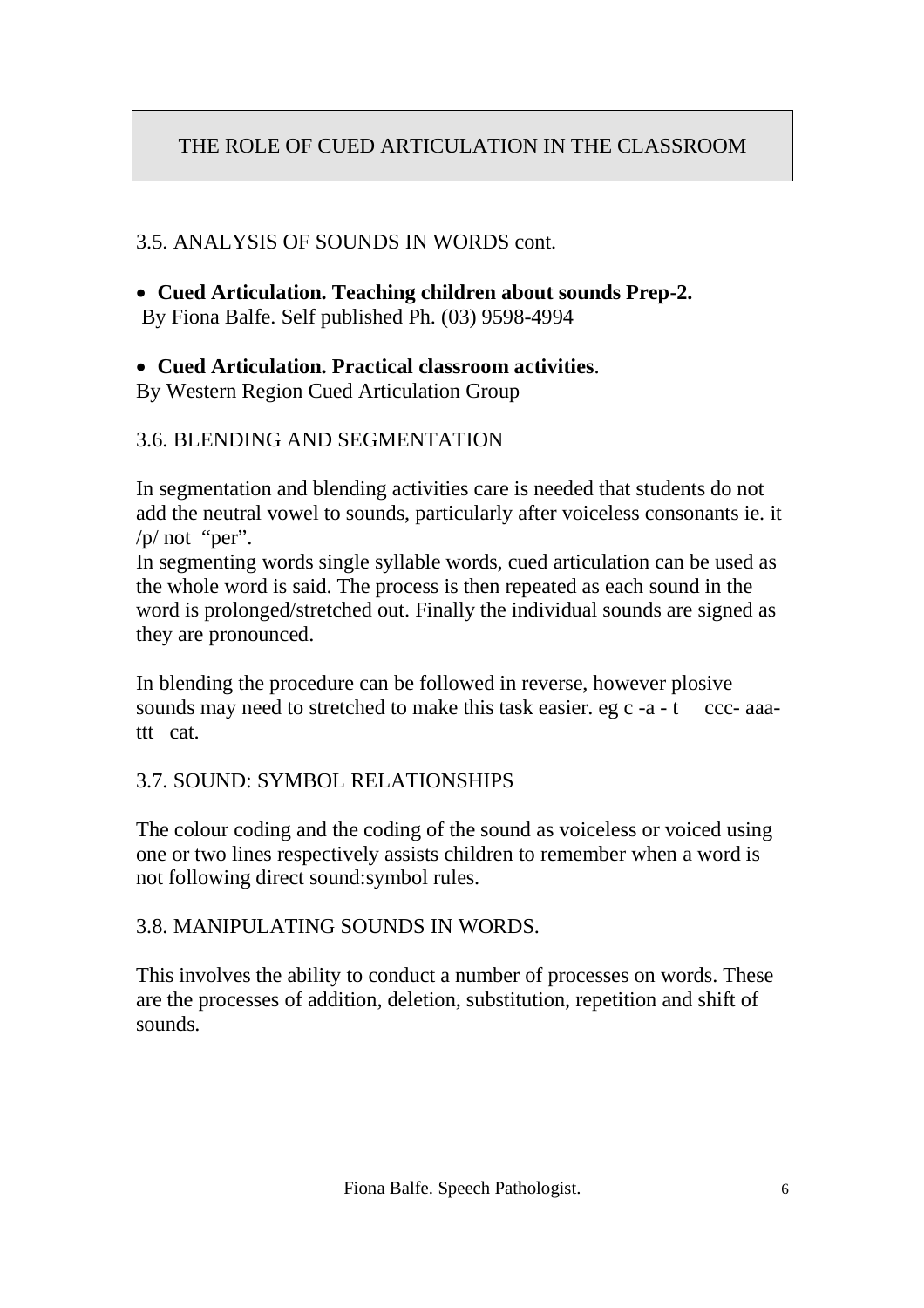#### 3.8. MANIPULATING SOUNDS IN WORDS cont.

The following resources for contain classroom activities to teach children about these processes:

- **A Sound Way.** Phonological awareness Activities for Early literacy. By Libby Love and Sue Reilly. Published by Longman Australia.
- **The Auditory Discrimination in Depth Program** by Charles H. and Patricia Lindamood. Pro-Ed, 1992

#### 3.9. SPELLING AND READING.

'Cued Articulation' can be used with any spelling and reading program.

- Colour coding can be used to assist students having difficulty with particular sounds or spelling patterns.
- Cued articulation and the labels used in the classroom for the sounds eg. noisy lip popper can be used as a way of discussing any errors. This develops the student's ability to analyse and then self correct errors.
- Some programs eg. the THRASS program directly explore the relationship between phonemes/sounds and letters and 'cued articulation' can assist students in learn about these spelling patterns of English.

In the THRASS program students are taught the Phoneme-Grapheme Principle (PGP) which states that the phonemes of English may be represented by different letters and different combination of letters.

Students learn about the three spelling patterns of English.

ie. a graph means that one letter represents one phoneme/sound. a digraph means that two letters represent one phoneme/sound. a trigraph means that three letters represent one phoneme/sound.

Eg. the phoneme  $/k/$  can be represented by c, k, ck, ch, and q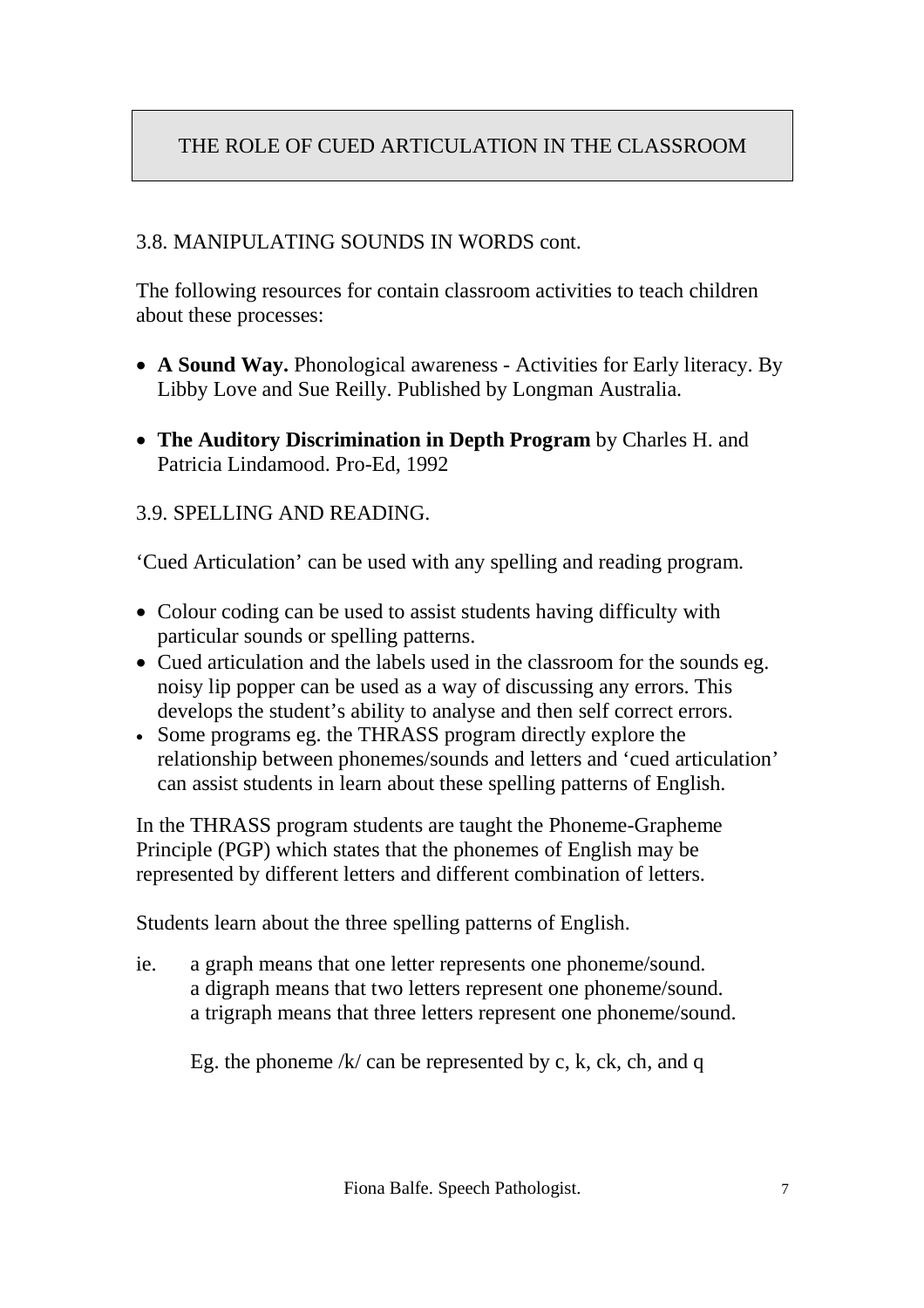# **APPENDIX**

# **RESOURCES.**

In addition to resources you already have you will find the following useful:

- **Cued Articulation** by Jane Passy. Australian Council for Educational Research (ACER). Australia. Phone (03) 9277 5555 Fax. (03) 9277-5678
- **Cued Vowels** by Jane Passy. Australian Council for Educational Research (ACER). See above.
- **The Auditory Discrimination in Depth Program** by Charles H. and Patricia Lindamood. Pro-Ed, 1992. Australian Council for Educational Research (ACER). See above.
- **Cued Articulation. Teaching children about sounds Prep-2.** By Fiona Balfe. Self published. Australia Ph. (03) 9598-4994

OR write to: 15a Ebden Avenue. Black Rock, Victoria. Australia 3193

- **Cued Articulation Wordlist** By Fiona Balfe. Self published Ph. Australia. (03) 9598-4994. See above.
- **The Role of Cued Articulation with the E.S.L. student.** By Fiona Balfe. Self published Ph. Australia. (03) 9598-4994. See above.
- **Implementing Cued Articulation in the Classroom.** By Fiona Balfe. Self published Ph. Australia(03) 9598-4994. See above.